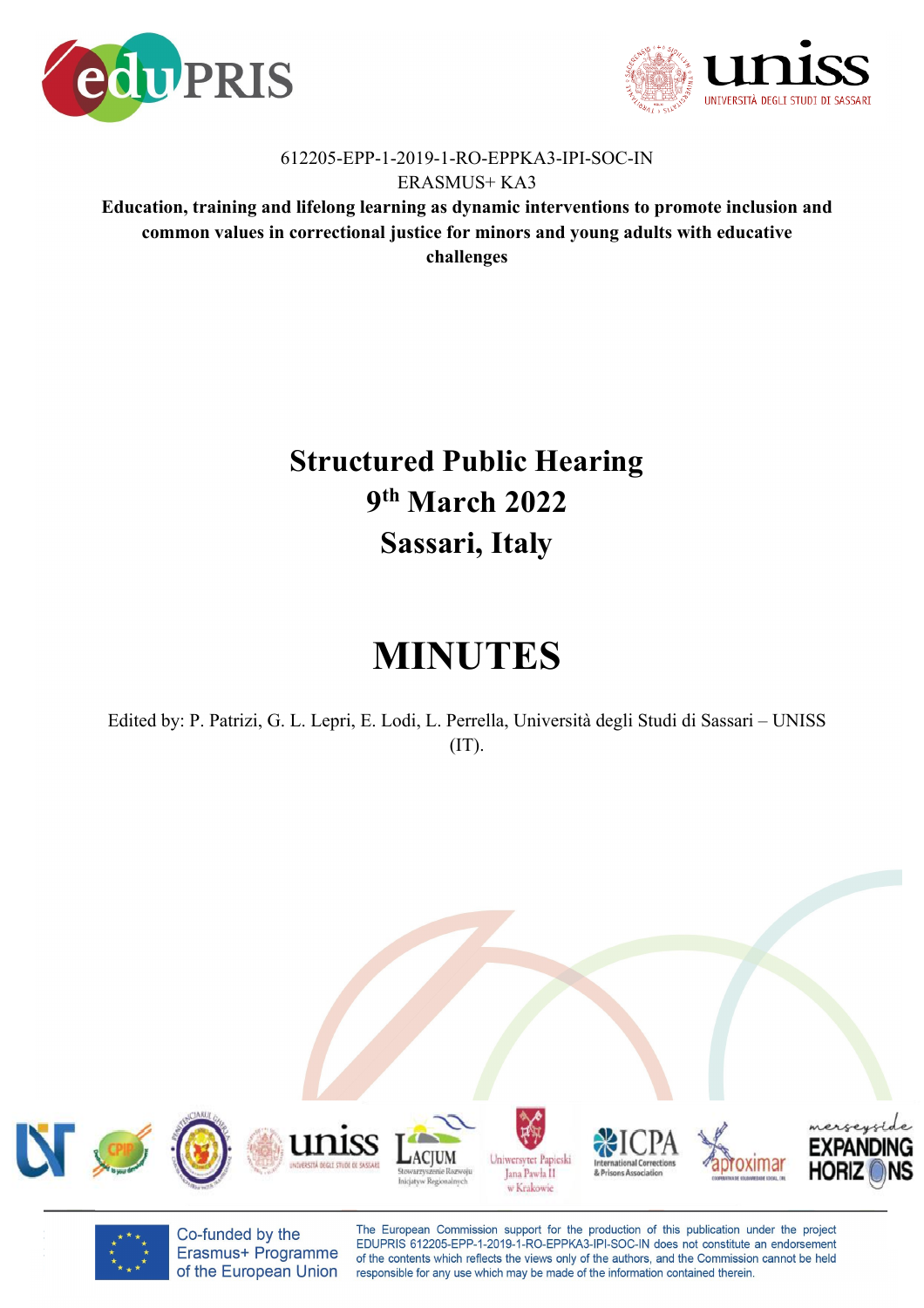



**Place and date:** Sassari (Italy), 9 March 2022 from 10:00 a.m. to 1:00 p.m. **Organization:** Department of Human and Social Sciences, University of Sassari **Title**: EDUPRIS - The possibilities of the future and the possible future: from instruction to learning

## **Participants:**

- Dr. Gianluca Guida, Director of the Penal Institute for Minors of Nisida (Naples)
- Prof. Filippo Sani, Associate Professor and Pedagogue, University of Sassari (Sardinia, Italy)
- Dr Stella Di Tullio D'elisiis, Psychologist, Regina Coeli District House in Rome (Lazio, Italy) and Regional Superintendency of Penitentiary Administration of Lazio, Abruzzo, and Molise (Italy).
- Prof. Filippo Dettori, Associate Professor (UNISS), pedagogist and Honorary Judge at the Juvenile Court of Sassari (Sardinia, Italy)
- Dr. Gabriella Serra, Responsible for the legal-pedagogical area of the Penal Institute for Minors of Quartucciu (Cagliari), Referent for the training area
- Dr. Giuseppina Manca, Researcher and pedagogue, University of Sassari
- Dr Carla Sorace, Psychologist and Honorary Judge of the Juvenile Court of Rome (Lazio, Italy).

The 9th March 2022 the University of Sassari organised a structured public hearing organised.

The event aimed to initiate a discussion, with various experts, on the state of education and learning pathways for minors and young adults in penal institutions.

The event involved several experts working in various capacities with children and/or young adults in the context of criminal justice and juvenile justice.

The discussion with and between the experts provided a rigorous picture of the state of the art in education and learning paths for minors and young adults within the criminal justice system. It was possible, in fact, to highlight, also from a pedagogical point of view, both the virtuous processes and the weaknesses of the system of the current Juvenile Penal Institutes (IPM) located throughout Italy.

With the law on the criminal trial of juvenile offenders, Presidential Decree 448/1988<sup>1</sup> and Legislative Decree 272/1989<sup>2</sup>, Italy has placed itself at the forefront of European countries in terms of juvenile criminal legislation. The *rationale of the* law is based on the residual nature of prison and, therefore, on the need not to interrupt ongoing educational processes. For this reason, it is

D.P.R. 448/1988 recante disposizioni sul processo penale a carico di imputati minorenni" (Legislative Decree 272/1989 - Implementing, coordinating and transitional provisions of Presidential Decree 448/1988 Provisions on the criminal trial of juvenile offenders)





Co-funded by the Erasmus+ Programme of the European Union

<sup>&</sup>lt;sup>1</sup> D.P.R. 22 settembre 1988 n. 448 "Disposizioni sul processo penale a carico di imputati minorenni" (Presidential Decree 448/1988 - Provisions on the criminal trial of juvenile offenders) 2 Decreto Legislativo 28 luglio 1989, n. 272 "Norme di attuazione, di coordinamento e transitorie del decreto del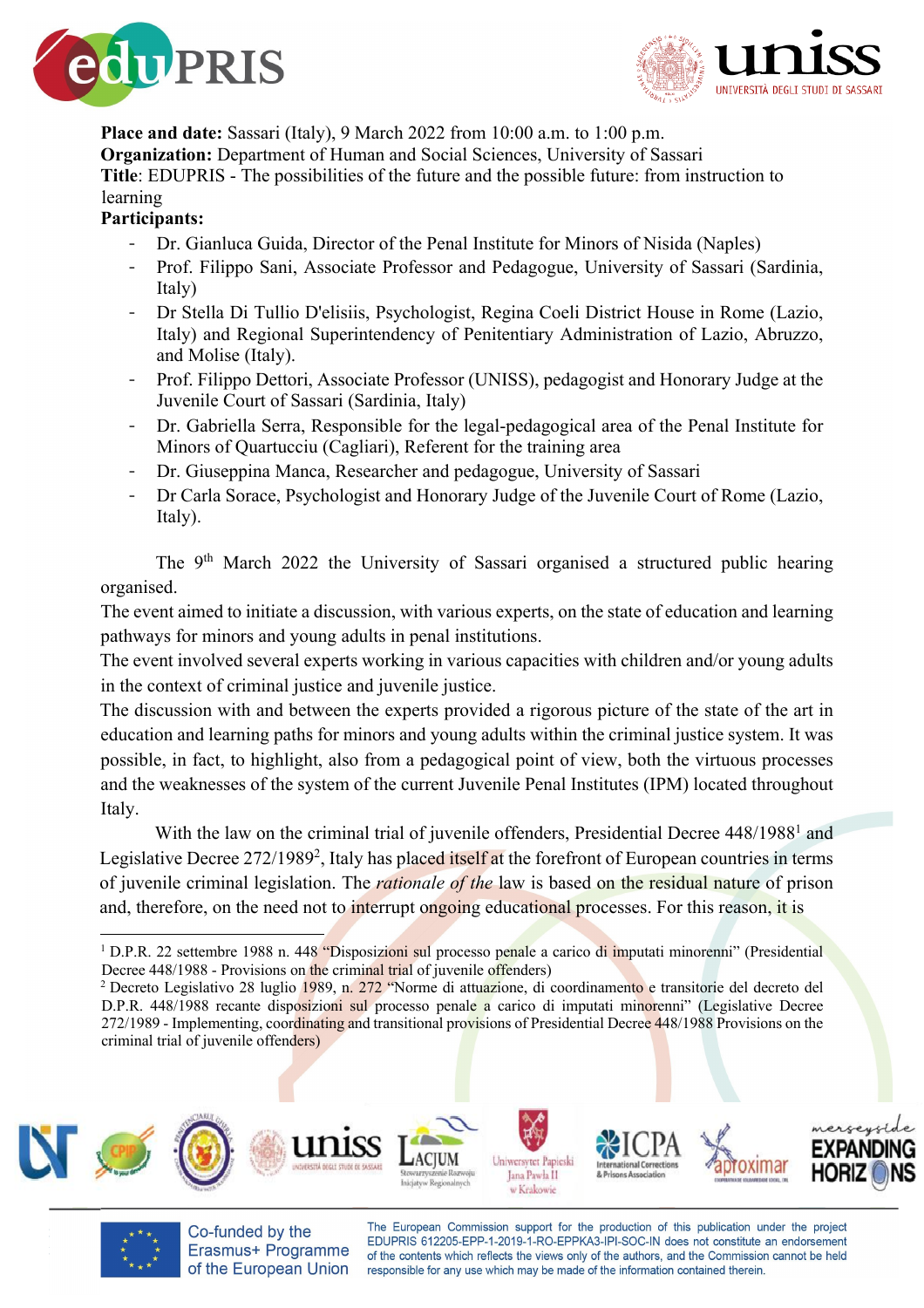



possible to promote pedagogical strategies aimed at using the prisoner's mistakes as engines of change and personal emancipation. In this regard, it is necessary to facilitate and assist the formation of *empowering* dynamics through a variety of strategies.

Thanks to these laws, over the years, there has been a virtuous proliferation of initiatives and projects in Juvenile Penal Institutions by the third sector that have undoubtedly influenced the quality of life in prison. These experiences have been able to take place also thanks to the culture of the latest generations of directors of the institutions, who have advanced concepts of criminal law, especially in terms of restorative justice. While appreciating the goodness of these initiatives, it is also necessary to recognize some of their shortcomings: they are mostly theatre projects or food preparation workshops. On the contrary, it would be essential to give greater encouragement to playful competition, using games that help work on self-esteem and personal identity, and sometimes on the collective identity and sense of continuity of those taking part.

To defeat or at least mitigate the logic of total institution it is necessary to "reason more *ad personam"*, in the direction already taken by some IPM in Italy. It is precisely the perspective of Presidential Decree 448/1988 and Legislative Decree 272/1989 that allows this orientation, which is mainly favoured by the relatively low numbers of IPMs. Of course, some problems remain and are not easy to solve, such as those related to young people responsible for particularly serious crimes against the person or multiple offences or, again, characterized by oppositional attitudes such as to jeopardize the complexity of social relations within the IPM. We should also add the presence of aggression or simple quarrels that can always occur, as well as what is still, even today, a difficult topic to deal with, that of sexuality, knowing that many of these young people are already parents. The answer to these problems is not simple but can be found in the good practices that current legislation allows. For example, the separation of minors and young adults who are allowed to remain in IPM until the age of 25 if they have committed crimes as minors. Other positive elements are the absence of uniforms on the staff of the IPM, a small sign of proximity that together with others can contribute, slowly and in the long run, to mitigate the rigors of the institution.

Despite these strengths, in many cases IPM still responds to the mechanisms of the total institution and thus to the hetero directed organization of temporality which is an obstacle to the autonomous capacity to determine the future. The mechanism of infantilization that intrinsically pervades any total institution closely follows. Unfortunately, not only in Italy, but these inflexible mechanisms are also often combined with the tendency to hit a wide range of marginality, made up of low levels of literacy, processes of social and cultural victimization, lack of support networks. This stigmatization of marginality and diversity affects, as is well known, ethnic groups which, in fact, are present in large numbers in the IPM. This is a real "structural discrimination", which has systemic features, i.e., it is the expression of a social and regulatory system which, starting from the school, is blind and impervious to the needs of minorities.

In the prison context, the possibility to undertake training can be an important tool. The challenge is to ensure that offenders have access to training and professional paths that do not bind them further to paths of "low prestige and social recognition". Starting from these assumptions, the





Co-funded by the Erasmus+ Programme of the European Union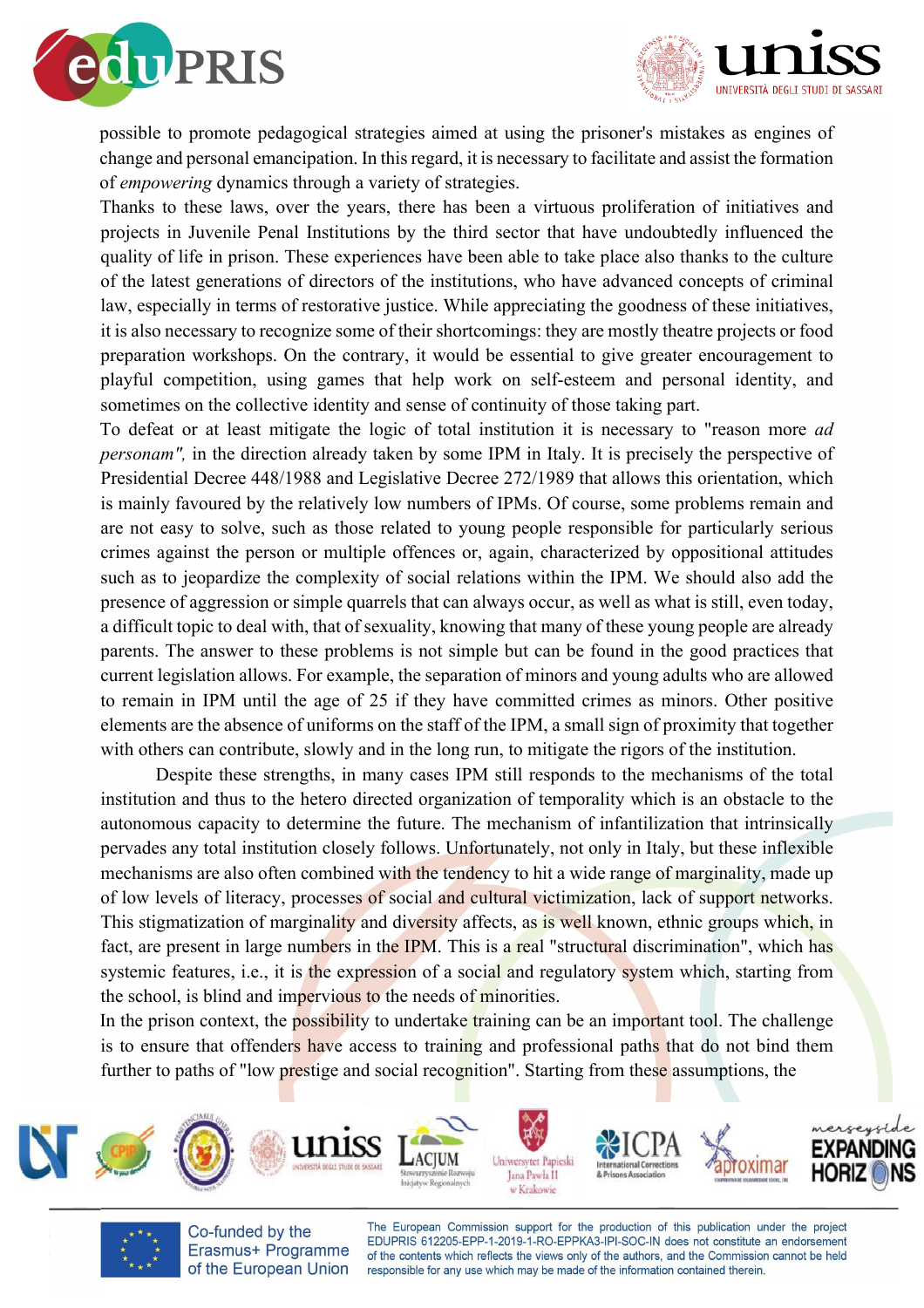



objective of any intervention in this field should be to promote education and training pathways oriented to support minors and/or young adults in achieving their educational goals, in planning their future and in building aspirations where aspirations are not cultivated, often precisely because of rigidity and prejudices of the system.

Most of the time, those passing through penal institutions, especially juveniles, have not had the opportunity to equip themselves with the tools such as education and training to change their world. The possibility that the "restriction" in the Institution provides them with that opportunity is the task of adults, also to give meaning again to the time of detention: no longer as time taken away from life but as an opportunity to build a new life. From the discussion, it emerged that it is important to plan learning and training pathways that focus not only on content, but on the meaning of what is learned, the meaning that the person gives to it and how the person relates it to his or her life. This is the basic problem with all learning pathways: too often it is taken for granted that those who study know exactly why they do it and what it is for.

Particularly within justice systems, it is not enough to propose learning pathways aimed at filling the previous gaps, characterized by programs of compulsory education aimed at filling the gaps of return illiteracy (and sometimes also outgoing illiteracy, i.e., that knowledge that is lacking despite the acquisition of a qualification). All this learning is aimed at "knowledge" in general, to allow a minimum of personal autonomy. In this way, we try to limit the risks of early school dropout, which leads to a voluntary exit from the educational circuit, and which constitutes the "hunting ground" of organized crime. Vocational training, aimed at future job placement. They often lead to low-profile, fragile, and temporary jobs that do not actually guarantee a real social role. It is not enough to acquire "know-how", but it is also necessary to perceive oneself in the role of a worker, i.e., a member of an organisation with a role, skills, and responsibilities. Transformative learning (Mezirow, 2003), i.e., learning that can affect one's point of view and able to affect behaviour, capable of confirming one's point of view and creating patterns of action and behaviour that are different from the past. These are the most desirable but complex behaviours: they involve higher order cognitive functions and require an interpretation of behaviour to go beyond impulsive action. Therefore, they often produce disorientation because they lead to a reflection on oneself, on one's choices and finally to a rethinking of the self, to a revision of the past (not to a denial of it, which would be impossible) to open to new, unprecedented, and totally unknown perspectives.

Learning becomes transformative not in relation to specific contents but in relation to their meaning, starting from the analysis of previous behaviour that has followed tacit, unconscious, sedimented patterns, until it is confronted with new perspectives of action. In this way, the meaning attributed to learning changes radically: it is no longer utilitarian and expendable only in the immediate future, but capable of modifying one's "knowing how to be" in the long term. Therefore, transformative learning aims at changing the perspective of meaning of one's actions also to free oneself from previous convictions and certainties, often matured in contexts of illegality and criminality.



Co-funded by the Erasmus+ Programme of the European Union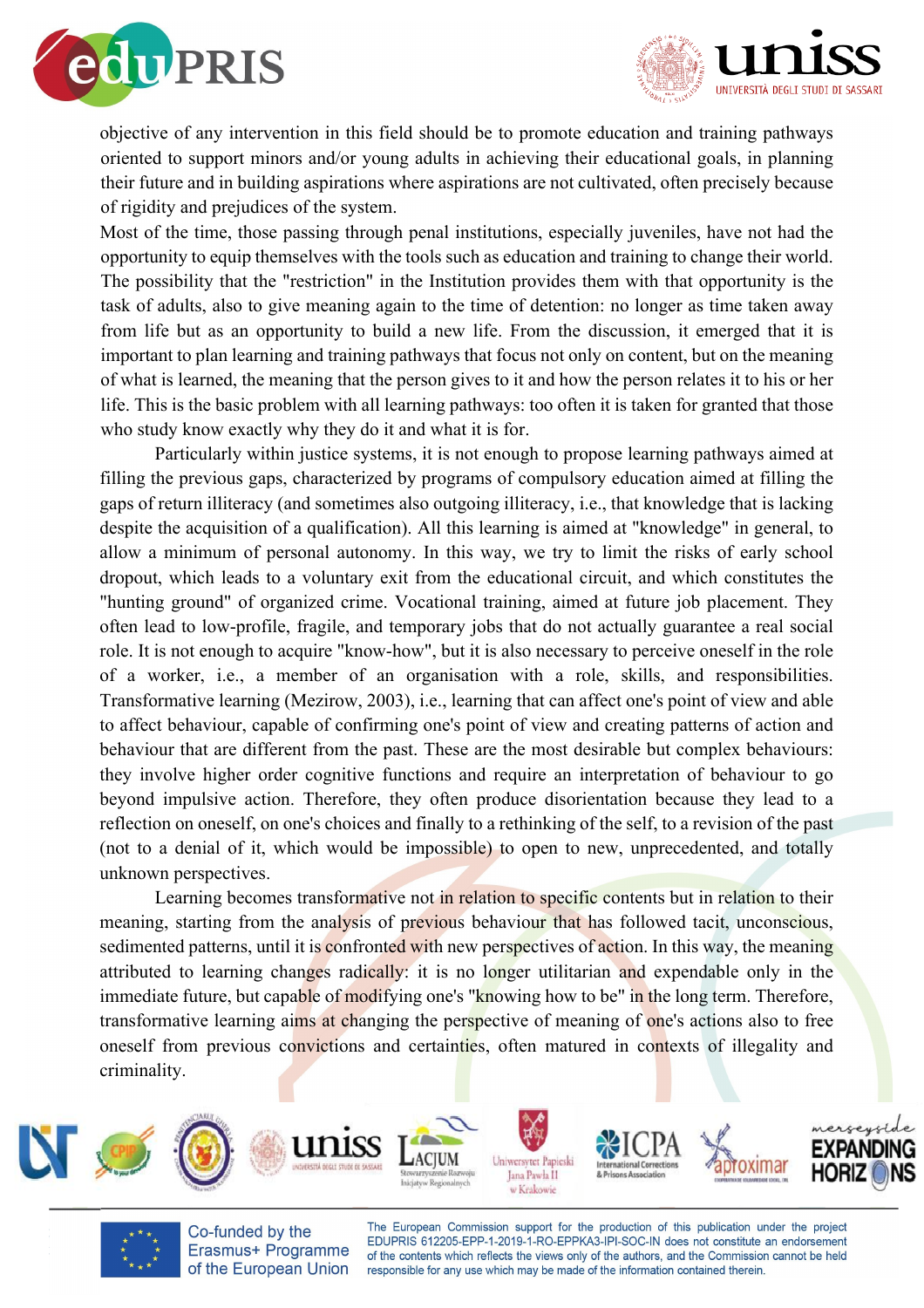



For learning to be truly meaningful it is necessary to start with the specific person to whom it relates, as true learning is never a solitary experience but is co-constructed in relationship. Learning could be transformative if:

- produces evolution and change
- changes self-perception
- activates problem solving strategies
- significantly changes the perspective of the meaning of action
- implements empathy and acceptance of others' needs.

These are all very important objectives in education, but obviously special attention must be paid to changing relationships in an increasingly violent and individualistic society. It is essential, then, that educators help minors/young people to answer questions such as: "who am I?", "what do I expect from others? "At the same time, educators will have to review some educational guidelines, i.e., think about what messages the children have received, also in the educational sphere, e.g.: "do you have to be the best or do you seek the best to fulfil your life? ", "are you competing or are you growing? ", "must you become like the winners, or must you become yourself to the best of your ability? ", "Should you not make mistakes, or can you learn from your mistakes? ".

Transformative learning always questions the need and pushes to look for new answers, not immediate, not utilitarian. It tries to change the approach with the need itself, it pushes to put oneself in play, to give new meanings to one's actions, to meet/listen to the interlocutor, to cover the weight of one's actions on others. Knowledge comes from sharing with the other person and his own world and then returning to reflect on oneself. If learning has these characteristics, it will help children to become protagonists of reality against all forms of dependence or subjection, in increasing autonomy as they progressively move away from adult supervision. This will also implement the ability to cope with negative events through self-produced solutions and not thanks to the intervention of others. This means enhancing the agentiveness of the individual in training and freeing him from dependence.

The encounter between school and prison shows, however, sometimes many criticalities and the need for alternative solutions emerges. The comparison with some operators working with minors in penal institutions points out, among the criticalities, the continuous tour over of people in prison and this often makes it difficult to set up stable and homogeneous class groups, as well as to build stable and trusting relationships.

The psychological, physical, and emotional state of the young people is another of the difficulties noted, in particular: the stress of the context of imprisonment, the uncertainty of the legal position, the lack of motivation to study and attend training offers, learning difficulties that are not always diagnosed.

The preparation of the teachers, their ability to manage small groups and to find different and flexible teaching methods, was one of the elements highlighted by the operators that would require special attention when meeting these two contexts, school, and prison.





Co-funded by the Erasmus+ Programme of the European Union